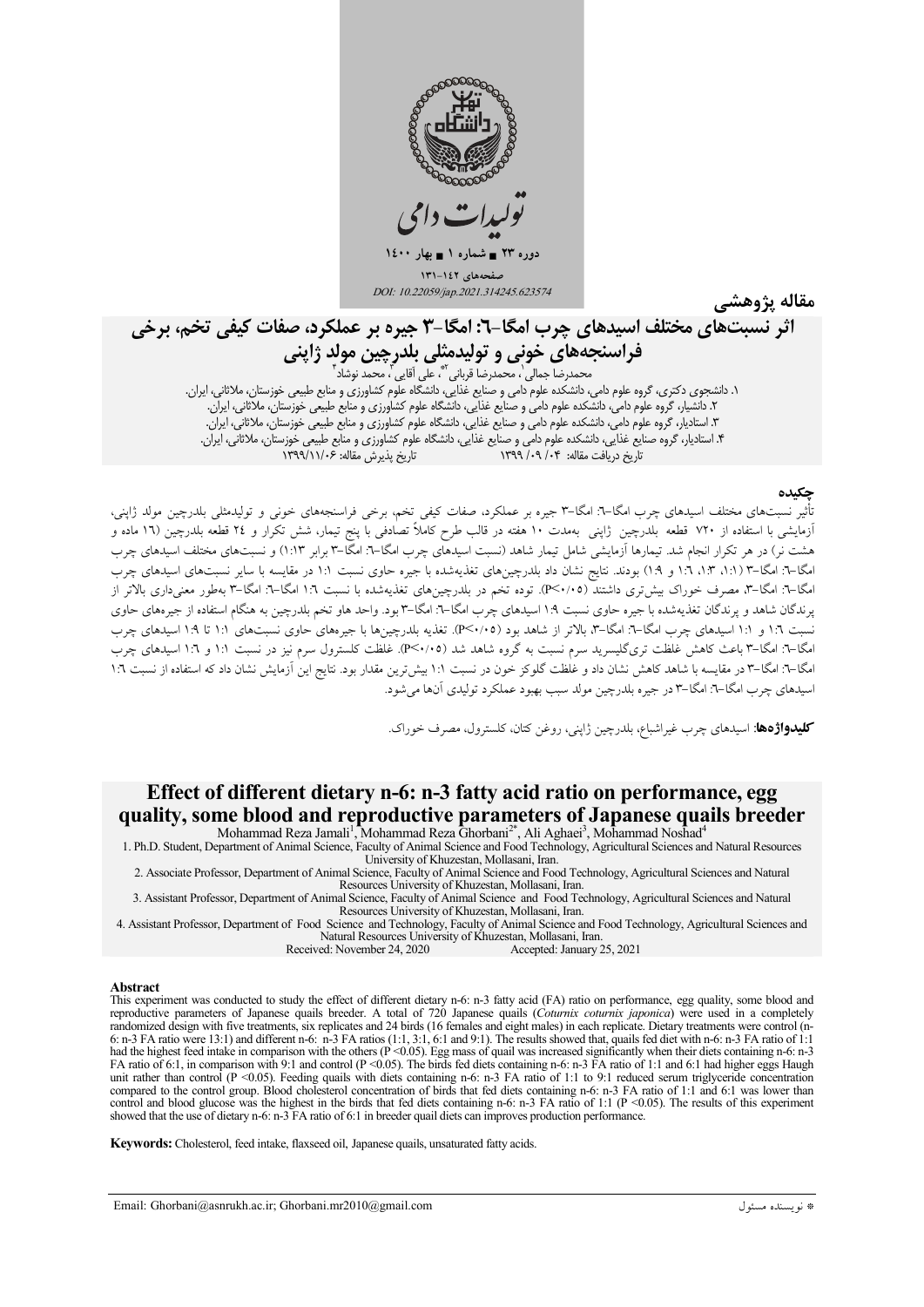چرب غيراشباع بلند زنجير امگا–٣ تأثير مستقيمي بر متابوليسم لیپیدها، گلوکز و کاهش توده چربی بدن دارد [۱۵]. همچنین مشخص شده است که این ترکیبات در بهبود بیماری کرونری قلب، پیش گیری از سرطان و کاهش عوارض پیری نقش دارند و می توانند باعث کاهش غلظت ایکوزانوئیدهای پیش|لتھابی، سیتوکینها، کموکینها و سایر نشانگرهای زيستي التهابي شوند [٢٢].

روغن كتان از جمله مهمترين منابع غني از اسيدهاي چرب امگا-۳ حاوی مقدار زیادی اسید لینولنیک (پیش ساز ایکوزاپنتانوئیک اسید و دکوزاهگزانوئیک اسید) میباشد که ایکوزاینتانوئیک اسید و دکوزاهگزانوئیک اسید دارای خواص .<br>ضد التهابي و تحريککننده سيستم ايمني هستند [۷]. در بسیاری از پژوهشها بذر کتان و روغن آن در جیرههای غذایی مرغان تخمگذار مورداستفاده قرار گرفته و عملکرد و كيفيت تخمهمرغ را تحت تأثير قرار داده است [٤]. گزارش شده است که جیرههای غذایی پرندگان مادر حاوی اسیدهای چرب امگا–۳ (ایکوزاینتانوئیک اسید و دکوزاهگزانوئیک اسید) سبب می شوند که این ترکیبات در زرده تخمهرغ ذخیره شوند تا برای جنین در حال رشد قابل دسترس باشند و منجر به افزایش غلظت آنها در کبد جوجهها پس از هچ شوند [۱٤]. دکوزاهگزانوئیک اسید در سیالیت و انعطاف غشای سلولی اسپرم نقش داشته و همبستگی مثبتی بین باروری اسپرم خروس،های مادر گوشتی و غلظت اسید آراشیدونیک و دکوزاهگزانوئیک اسید وجود دارد [A].

مطالعات متعددی در مورد تأثیر اسیدهای چرب امگا–٦ و امگا–۳ در جیره جوجههای گوشتی [۱۱]، مرغان تخمگذار [٤]، مرغان مادر [١٤] و بلدرچین انجام شده و نتایج متفاوتی حاصل شده است. هدف از این مطالعه، بررسی اثر نسبتهای مختلف اسیدهای چرب امگا–٦: امگا–٣ جیره بر عملکرد، صفات کیفی تخم، فراسنجههای خونی و تولیدمثلی بلدرچين مولد ژاپنې بود. ١. مقدمه

در پرورش طیور، بازده غذایی از اهمیت زیادی برخوردار است و کوشش در جهت بهبود این بازده، به منزله کاهش هزینههای تولیدی است. از مهمترین عوامل تغذیهای که بر تولید و بازده غذایی طیور تأثیر بهسزایی دارد، انرژی جیره است. از غلات و روغنهای گیاهی بهعنوان منابع اصلی انرژی در جیره طیور استفاده میشود. غلات به عنوان منابع عمده انرژی حاوی مقادیر بالایی از اسیدهای چرب امگا-٦ مانند لینولئیک اسید هستند و استفاده از آنها باعث افزايش غلظت آراشيدونيك اسيد (امگا-٦) و کاهش ایکوزاپنتانوئیک اسید و دکوزاهگزانوئیک اسید (امگا-۳) در محصولات مانند گوشت یا تخمهرغ میشود [٥ و ٢١]. اسیدهای چرب غیراشباع با چند پیوند دوگانه همانند اسیدهای چرب امگا–۳ و امگا–۰. ایکوزانوئیدهای مختلفی را در چرخههای متابولیکی متفاوت از هم تولید میکنند، بنابراین عملکردهای اندوکرینی و پاسخهای ایمنی متفاوتی را در طیور از خود نشان میدهند [۲۰]. اسیدهای چرب امگا-۳ از اثرات التهابی برخی از اسیدهای چرب امگا-٦ جلوگیری میکنند [٩] و در عین حال بسیار حساس به پراکسیداسیون هستند. نشان داده شده است کاهش نسبت اسیدهای چرب امگا-٦: امگا-٣ در جیره جوجههای گوشتی باعث بهبود عملکرد و سیستم ایمنی آنها مي شود [١١].

امروزه علاقه زیادی به تولید و مصرف فرآوردههای طیور سرشار از اسیدهای چرب امگا–۳ ایجاد شده و تراکم این اسیدهای چرب در بافتهای حیوانی بهطور بنیادی بستگی به ترکیب اسیدهای چرب جیره دارد. پژوهش گران نشان دادند با افزایش غلظت امگا-۳ در جیره، نسبت امگا-٦: امگا-۳ کاهش یافته و باعث کاهش این نسبت در فرآوردههای طیور می شود [٦]. افزایش نسبت اسیدهای

تولیدات دامی دوره ۲۳ = شماره ۱ = بهار ۱٤۰۰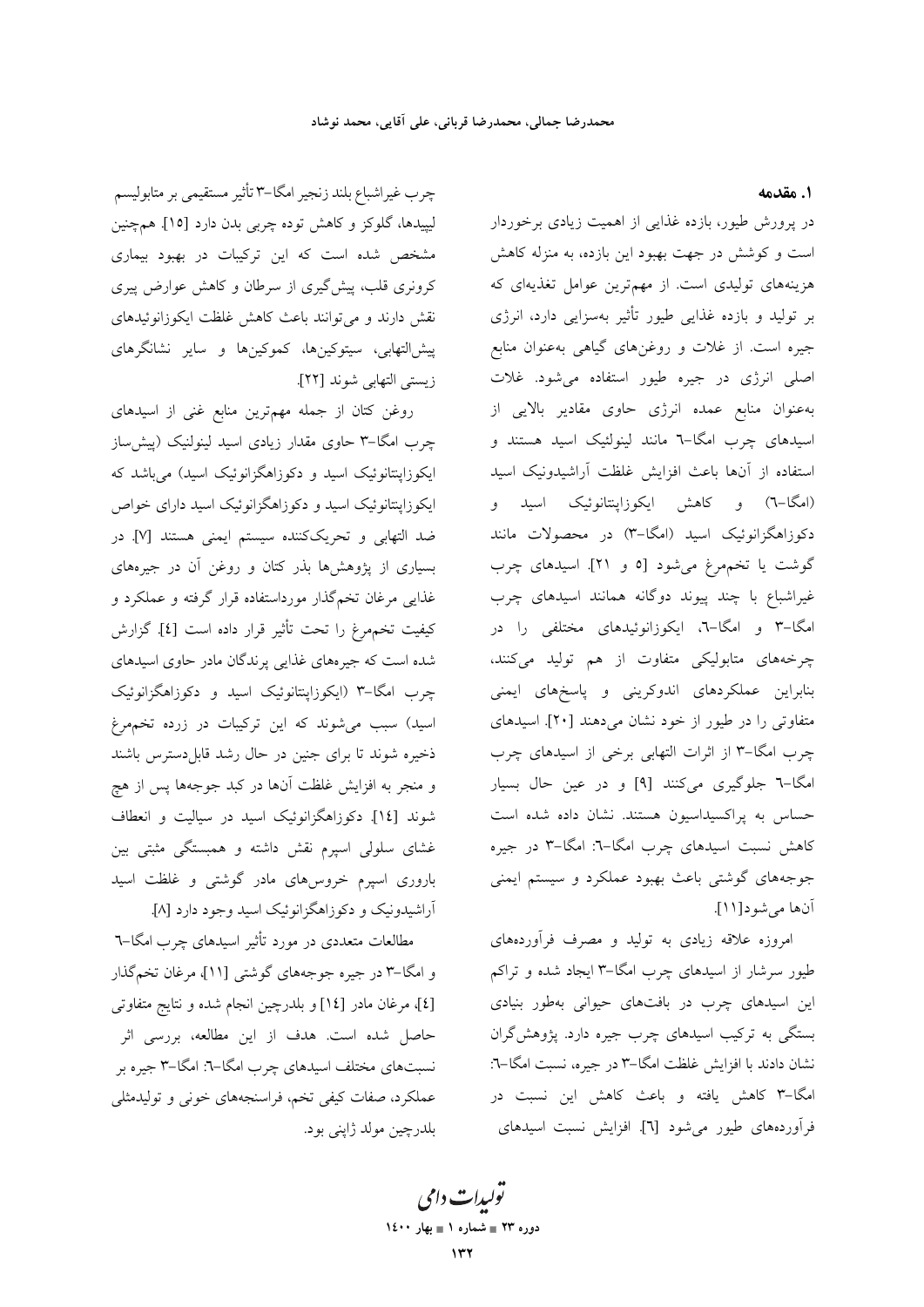ژاپنی

ارتفاع سنج استاندارد (Karl Kolb ،CE300، آلمان) اندازهگیری شد. وزن پوسته و زرده تخمها نیز به دقت اندازهگیری شده و از کسرنمودن مجموع وزن آنها از وزن کل تخم، وزن سفیده بهدست آمد و هرکدام از آنها بهصورت درصدی از وزن تخم بیان شدند. ضخامت پوسته تخم بلدرچين با استفاده از ريزسنج (Karl Kolb ،FE200 آلمان) با دقت ۰/۰۱ میلی متر در سه نقطه از پوسته تخم بلدرچین (انتهای باریک، انتهای پهن و وسط) اندازهگیری و میانگین آنها بهعنوان ضخامت نهایی پوسته در نظر گرفته شد. استحکام پوسته با استفاده از دستگاه مقاومت سنج مكانيكي (Karl Kolb، آلمان) اندازهگيري شد. برای مشخص کردن رنگ زرده از واحد رش استفاده شد. در پایان دوره از هر تکرار دو قطعه پرنده انتخاب و جهت خونگیری کشتار شد. خون گرفتهشده بهکمک دستگاه سانتریفیوژ برای مدت ۱۰ دقیقه با دور ۲۵۰۰ در دقیقه سرم ۔<br>اَن جدا شد. غلظت گلوکز، تریگلیسرید، کلسترول، ليپويروتئين با چگالي بالا (HDL) و ليپويروتئين با چگالي پایین (LDL) و آنزیمهای کبدی شامل آلانینآمینو ترانسفراز، آسپارتات آمینوترانسفراز و آلکالین فسفاتاز با کمک دستگاه اتوانالایزر (STAT FAN) و کیتهای ازمایشی مخصوص انداز هگیری شدند.

در پایان دوره و بهمنظور بررسی خصوصیات تولیدمثلی، تخمههای هر تکرار جمعآوری (٤٠ عدد تخم) و در دستگاه جوجهکشی قرار گرفتند و نرخ باروری، جوجهدرآوری، تلفات دوران جنینی و وزن اولیه جوجه ثبت شد. همچنین از هر تکرار بهصورت تصادفی دو قطعه بلدرچین (یک نر و یک ماده) انتخاب و پس از توزین کشتار شدند و سپس بخشهای مختلف دستگاه تناسلی از جمله تخمدان، اویدوکت، فولیکول&ا و بیضهها مورد بررسی قرار گرفتند. وزن تخمدان، اویدوکت و بیضههای بهصورت درصدی از وزن محاسبه شدند. در این آزمایش، ۷۲۰ قطعه بلدرچین ژاپنی در سن ۷۰ روزگی انتخاب و بهمدت ده هفته در ۳۰ قفس با ابعاد ۲۸x٦٠x۱۰۰ سانتی متر (بهترتیب طول، عرض و ارتفاع) جاي داده شدند. هر قفس شامل ٢٤ قطعه بلدرچين متشکل از ۱۲ قطعه ماده با میانگین وزن ۱۰±۲۷۵ گرم و ۸ قطعه نر با میانگین ۱۰±۲٤۰ گرم وجود داشت. آزمایش در قالب طرح کاملاً تصادفی با پنج تیمار و شش تکرار انجام شد و تیمارها آزمایشی شامل، تیمار شاهد (جیره پایه بههمراه روغن سویا با نسبت ۱:۱۳ اسیدهای چرب امگا-٦: امگا-٣) و نسبتهای (۱:۱، ۱:۳، ۱:۲ و ۱:۹) اسیدهای چرب امگا-٦: امگا-٣ بودند. جهت تعادل نسبت اسیدهای چرب امگا-٦ و امگا-٣ از روغنهای گیاهی سویا و کتان استفاده شد و به جیره غذایی بر پایه ذرت– سویا تنظیمشده براساس نیازهای غذایی بلدرچین تخم گذار [۱۸] اضافه شدند (جدول ۱). در طول أزمايش مصرف غذا و آب بهصورت آزاد بود. درجه حرارت در طول آزمایش در محدوده ۲۰ تا ۲۲ درجه سانتیگراد نگه داشته شد و پرندهها در طی شبانه روز در معرض ١٦ ساعت روشنایی و هشت ساعت تاریکی قرار داشتند.

دو هفته دوره عادتپذیری در نظر گرفته شد و در طول هشت هفته رکوردبرداری بهعمل آمد. تعداد تخم تولیدی و وزن (گرم) آن بهصورت روزانه اندازهگیری شد و درصد تولید و تودهتخم (گرم) برای کل دوره گزارش شد. مصرف خوراک (گرم) و ضریب تبدیل خوراک بهصورت هفتگی اندازهگیری شد و برای کل دوره محاسبه گردید. بهمنظور اندازهگیری خصوصیات کیفی تخم بلدرچین، در پایان دوره آزمایشی، از هر تکرار دو عدد تخم بهصورت تصادفی انتخاب و فراسنجههای کیفی آنها مورد سنجش قرار گرفت. بدین منظور در آزمایشگاه تخمها پس از توزین شکسته شد و ارتفاع سفیده غلیظ جهت برآورد واحد هاو با استفاده از

تولیدات دامی دوره ۲۳ = شماره ۱ = بهار ۱٤۰۰

#### ۲. مواد و روشها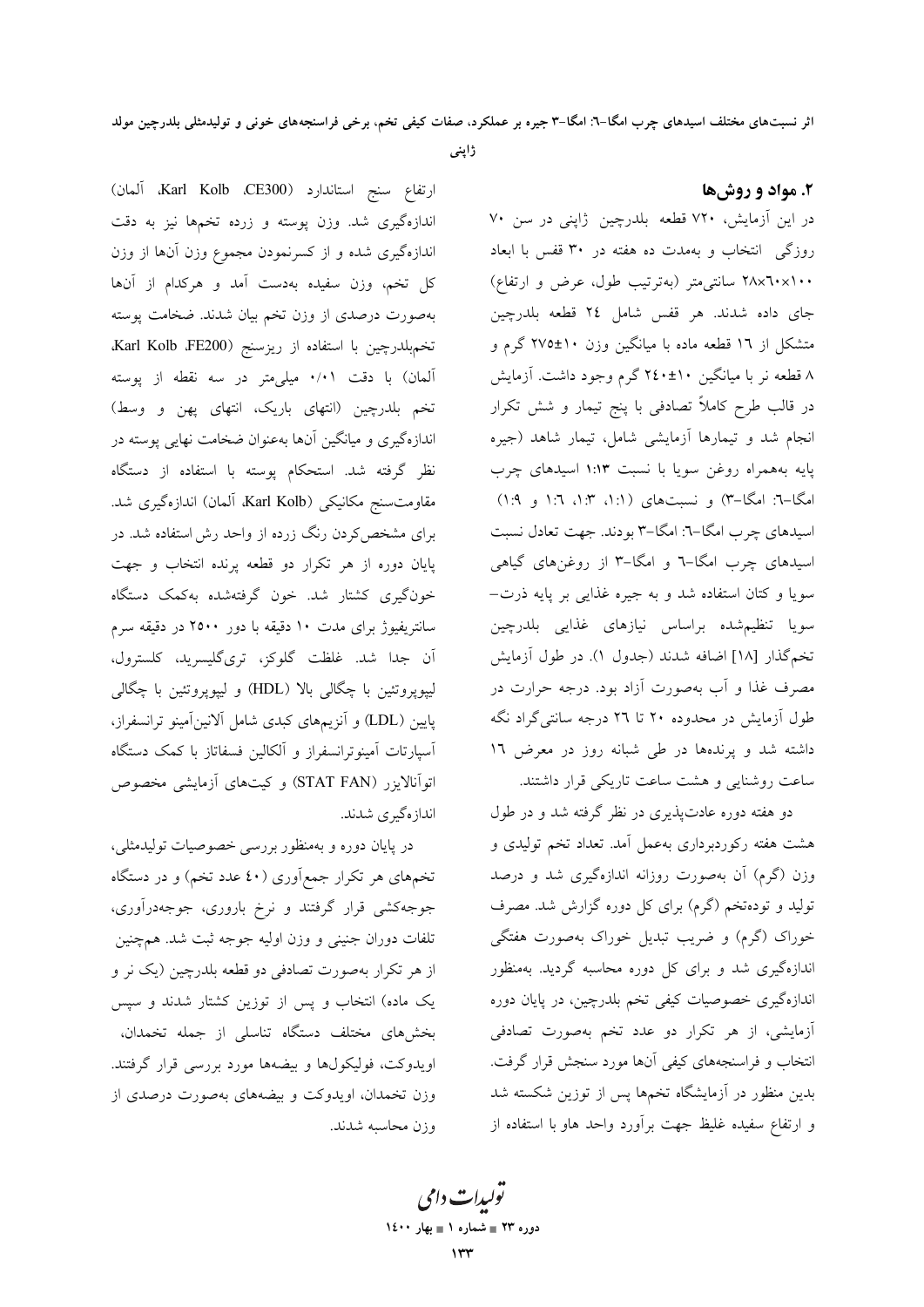|                              |                                  |                              | ماده خوراکی (درصد)                                                 |                                              |
|------------------------------|----------------------------------|------------------------------|--------------------------------------------------------------------|----------------------------------------------|
| $\Lambda$ : $\Lambda$        | 17                               | $\lambda$                    | $\mathcal{N}$                                                      |                                              |
| $O\Gamma$                    | 07/7                             | 07/7                         | $\mathfrak{o}\mathfrak{d}/\mathfrak{d}\mathfrak{\textbf{\bullet}}$ | دانه ذرت                                     |
| T1/TV                        | Y1/TV                            | T1/TV                        | T1/TV                                                              | کنجاله سویا (٤٤ درصد پروتئین خام)            |
| $Y \cdot 9$                  | 1/NV                             | $1/\tilde{r}$                | $\bullet$                                                          | روغن سويا                                    |
| $\cdot/12$                   | $\cdot$                          | $\cdot$ /9٣                  | Y/Y'                                                               | روغن كتان                                    |
| <b>J/A7</b>                  | $7/\lambda$                      | $7/\lambda$                  | $7/\lambda$                                                        | صدف                                          |
| 1/79                         | 1/79                             | 1/79                         | 1/79                                                               | دىكلسيم فسفات                                |
| $\cdot$ /۲٤                  | $\cdot$ /۲٤                      | $\cdot$ / $\cdot$            | $\cdot$ / $\cdot$                                                  | نمک طعام                                     |
| $\cdot$ /۲ $\cdot$           | $\cdot$ /۲ $\cdot$               | $\cdot$ /۲ $\cdot$           | $\cdot/7$                                                          | جوش شيرين                                    |
| $\cdot$ / $\cdot$ $\cdot$    | $\cdot$ / $\cdot$ $\overline{v}$ | $\cdot$ / $\cdot$ $\cdot$    | $\cdot$ / $\cdot$ $\tau$                                           | ال-ليزين هيدروكلرايد                         |
| $\cdot$                      | $\cdot$                          | $\cdot$ /۳٦                  | $\cdot$ r                                                          | دي -ال- متيونين                              |
| $\cdot/\cdot \tau$           | $\cdot/\cdot$ ۳                  | $\cdot/\cdot$ ۳              | $\cdot/\cdot \tau$                                                 | ترئونين                                      |
| $\cdot$ /۲٥                  | $\cdot$ /۲٥                      | $\cdot$ /۲٥                  | $\cdot$ /۲٥                                                        | مکمل ویتامینی*                               |
| $\cdot$ /۲٥                  | $\cdot$ /۲٥                      | $\cdot$ /۲٥                  | $\cdot$ /۲٥                                                        | مکمل مواد معدنی**                            |
|                              |                                  |                              |                                                                    | مقادير تأمين شده                             |
| $\forall \wedge \cdot \cdot$ | $\forall \wedge \cdot$           | ۲۸۰۰                         | ۲۸۰۰                                                               | انرژی قابل سوختوساز (کیلوکالری بر کیلوگرم)   |
| $\Lambda/V$                  | $\lambda/\nu$                    | $\Lambda/V$                  | <b>14/V1</b>                                                       | پروتئين خام (درصد)                           |
| $\mathsf{r}/\mathsf{N}$      | $\mathbf{r}/\mathbf{v}$          | $\mathbf{r}/\mathbf{v}$      | $\mathbf{r}/\mathbf{v}$                                            | كلسيم (درصد)                                 |
| $\cdot$ /۳۱                  | $\cdot$ /۳۱                      | $\cdot$ /۳۱                  | $\cdot$ /۳۱                                                        | فسفر قابل دسترس (درصد)                       |
| $\cdot/\Lambda$ ٩            | $\cdot / \Lambda$ ٩              | $\cdot$ /19                  | $\cdot / \Lambda$ ٩                                                | ال-ليزين هيدروكلرايد (درصد)                  |
| $\cdot/77$                   | $\cdot/77$                       | $\cdot/77$                   | $\cdot$ /7٢                                                        | دي ال-متيونين (درصد)                         |
| $\cdot/\lambda$ ٦            | $\cdot/\lambda$ ٦                | $\cdot/\lambda$ ٦            | $\cdot/\lambda$ ٦                                                  | متيونين + سيستين (درصد)                      |
| 777/00                       | 712/92                           | 197/7                        | 101/11                                                             | مجموع اسیدهای چرب امگا-٦ (درصد)              |
| 72/07                        | T0/Y9                            | 70/70                        | YY/YY                                                              | مجموع اسیدهای چرب امگا-۳ (درصد)              |
| 9/17                         | $\mathcal{V}$ .                  | $\mathbf{r}/\cdot\mathbf{r}$ | 1/10                                                               | نسبت امكا-٦: امكا-٣                          |
|                              |                                  |                              |                                                                    | نسبتهای اسیدهای چرب (امگا-٦: امگا-٣) در جیره |

جدول ۱. ترکیب مواد خوراکی و مواد مغذی جیرههای آزمایشی (برحسب درصد)

\* مكمل ويتاميني شامل (مقادير بهازاي هر كيلوگرم جيره): ٨٠٠٠ واحد بينالمللي ويتامين ٨٠٠ واحد بين|لمللي ويتامين D3 ق و واحد بين|لمللي ويتامين E ۲ واحد بینالمللی ویتامین K3. ۲ مبلیگرم ویتامین B1. ۲ مبلیگرم ویتامین B2. ۱۰ مبلیگرم ویتامین B5. ۱/ B5. ۱/ مبلیگرم B7. ۴. مبلیگرم ویتامین B6، ۱ میلیگرم ویتامین B9، ۰/۰۱ میلیگرم ویتامینB12، ۲۰۰ میلیگرم کولین کلراید میباشد.

\*\* مکمل معدنی شامل (مقادیر بهازای هر کیلوگرم جیره): ۷۰ میلیگرم منگنز، ٤٠ میلیگرم میلیگرم روی، ۱۰ میلیگرم مس، ۰/٤ میلیگرم ید و ۰/۳ میل<sub>ی</sub> گرم سلنیوم میباشد.

> تولیدات دامی دوره ۲۳ = شماره ۱ = بهار ۱٤٠٠  $142$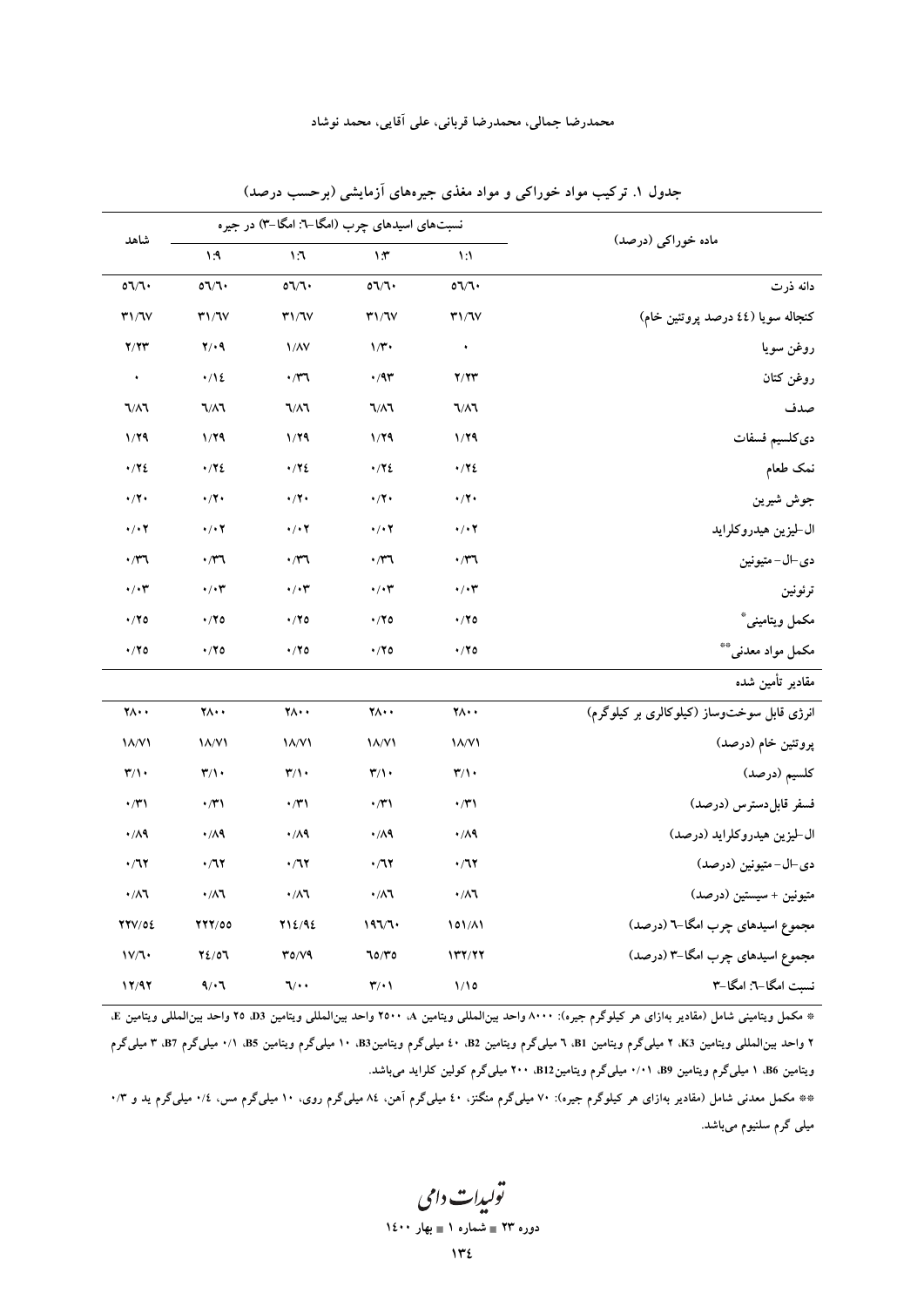ژاپنی

| كنجاله سويا                       | ذرت                             | روغن سويا                 | روغن كتان                  | علامت اختصاري | نام اسید چرب                              |
|-----------------------------------|---------------------------------|---------------------------|----------------------------|---------------|-------------------------------------------|
| $\cdot/\cdot\cdot\mathbf{Y}$      | $\cdot/\cdot\cdot$ $\mathbf{Y}$ | $\cdot/\cdot$             | $\cdot/11$                 | C14           | مرستیک اسید                               |
| $\cdot$ /1۳۹                      | $\cdot$ /۳۳٥                    | 1.70                      | $\qquad \qquad -$          | C16:0         | پالمیتیک اسید                             |
| $\cdot/\cdot\cdot$ $\overline{r}$ | $\cdot / \cdot \cdot 2$         | $\cdot/$ .9               | $\cdot/2$                  | C16:1         | پالمېتولئيک اسيد                          |
| .7727                             | $\cdot$ / $\vee\mathfrak{r}$ .  | $Y \cdot / \cdot Y$       | $1/\sqrt{1}$               | C18:1         | اولئيک اسيد                               |
| $\cdot/2V$                        | $1/\lambda \cdot 7$             | 29/71                     | 10/N                       | $C18:2n-6$    | لينولئيک اسيد                             |
| $\cdot/\cdot7\cdot$               | $/$ $\vee$ $\vee$               | 2/T                       | 00/VE                      | $C18:3n-3$    | لينولنيک اسيد                             |
| $\cdot/\cdot\cdot$ ۳              | $\cdot/\cdot\cdot$              | $\cdot$ /۳٥               | $\cdot/\cdot \tau$         | $C18:3n-6$    | گاما لينولنيک                             |
| $\cdot/\cdot\cdot$ $\mathbf{Y}$   | $\cdot$ / $\cdot$               | $\cdot$ /۳٥               | $\cdot$ /۲٦                | C20:1         | گادولئیک اسید                             |
| $\cdot/\cdot\cdot$                | $\cdot/\cdot\cdot\mathbf{Y}$    | $\cdot/17$                | $\cdot$ / $\cdot$ 9        | $C20:2n-6$    | ايكوزادينوئيك اسيد                        |
|                                   | $\cdot/\cdot\cdot\mathbf{Y}$    | $\cdot$ / $\cdot$ $\cdot$ | $\cdot / \cdot 2$          | $C20:3n-3$    | ايكوزاترينوئيك اسيد                       |
| $\cdot/\cdot\cdot$                | $\cdot/\cdot\cdot$ 0            | $\cdot/\cdot\vee$         | $\cdot/3$                  | $C20:5 n-3$   | ايكوزاپنتانوئيک اسيد                      |
| $\cdot/\cdot\cdot$                | $\equiv$                        | $\cdot/\cdot$             | $\cdot/\cdot$              | C22:1         | اروسیک اسید                               |
| $\cdot/\cdot\cdot$ ۳              | $\cdot$ / $\cdot$               | $\cdot/1V$                | $\overline{\phantom{m}}$   | $C22:6n-3$    | دکوزاهگزانوئیک اسید                       |
| $\overline{\phantom{a}}$          | $\cdot / \cdot \cdot 2$         | $\cdot/\cdot$ 0           | $\cdot/\cdot \tau$         | C24:1         | نروئنيک اسيد                              |
| $\cdot/19$                        | $\cdot/27$                      | YZ/9.                     | $\Lambda/\Upsilon\Upsilon$ | <b>SFA</b>    | اسیدهای چرب اشباع                         |
| $\cdot$ /۲٥۰                      | $\cdot$ / $\vee$ 29             | $Y \cdot / 0 \cdot$       | 19/r                       | <b>MUFA</b>   | اسیدهای چرب غیر اشباع با یک پیوند دوگانه  |
| $\cdot$ /0۳ $\wedge$              | 1/A9.                           | 02/07                     | VY/YZ                      | <b>PUFA</b>   | اسیدهای چرب غیر اشباع با چند پیوند دوگانه |
| $\cdot / \cdot 72$                | $\cdot/\cdot \wedge \cdot$      | $2/\lambda\lambda$        | 07/T9                      | $n-3$         | اسیدهای چرب امگا-۳                        |
| $\cdot$ /٤٧٤                      | $1/\Lambda$                     | 29/11                     | 10/97                      | $n-6$         | اسیدهای چرب امگا-٦                        |

جدول ۲. غلظت اسیدهای چرب موجود در اقلام خوراکی مصرفی (درصد)

برای اندازهگیری مقدار اسیدهای چرب موجود در مواد خوراکی، از دستگاه گاز کروماتوگراف (GC, Unicam 4600) استفاده شد (جدول ۲). برای دستگاه مذکور، ستون مورداستفاده Capillary BPX70 با ابعاد ٣٠١x٠/٢٥μmx٠/٢٥mm، دمای دتکتور ٣٠٠ درجه سانتی گراد و دمای محل تزریق، ۲۵۰ درجه سانتی گراد و از گاز هلیوم بهعنوان حامل استفاده شد.

دادههای حاصل از آزمایش با استفاده از نرمافزار آماری SAS (نسخه ۹/۱) برای مدل (۱) تجزیه و میانگینها بهکمک آزمون چنددامنهای دانکن در سطح معنى دارى پنج درصد، مقايسه شدند [٢٣].  $Y_{ii} = \mu + T_i + e_{ii}$ رابطه (۱)

در این رابطه، X<sub>ij</sub>، مقدار هر مشاهده؛ µ، میانگین کل؛ اثر تیمار و e<sub>ii،</sub> اثر خطای آزمایشی است. T<sub>i</sub>

#### 3. نتايج و بحث

تأثیر نسبتهای مختلف اسیدهای چرب امگا–٦: امگا–٣ بر عملکرد بلدرچین مادر در جدول (۳) ارائه شده است. مصرف خوراک بلدرچینهای تغذیهشده با جیره دارای نسبت ۱:۱ امگا-٦: امگا-٣ از سایر تیمارها بیشتر بود (P<۰/۰۵). توده تخم در بلدرچینهای تغذیهشده با جیره حاوی نسبت شش به یک اسیدهای چرب امگا-٦: امگا-٣ به طور معنیداری بالاتر از گروه مصرفکننده نسبت نه به یک و گروه شاهد بود (P<۰/۰۵).

> يولېدا**ت** دامې دوره ۲۳ = شماره ۱ = بهار ۱٤۰۰  $\mathbf{v}$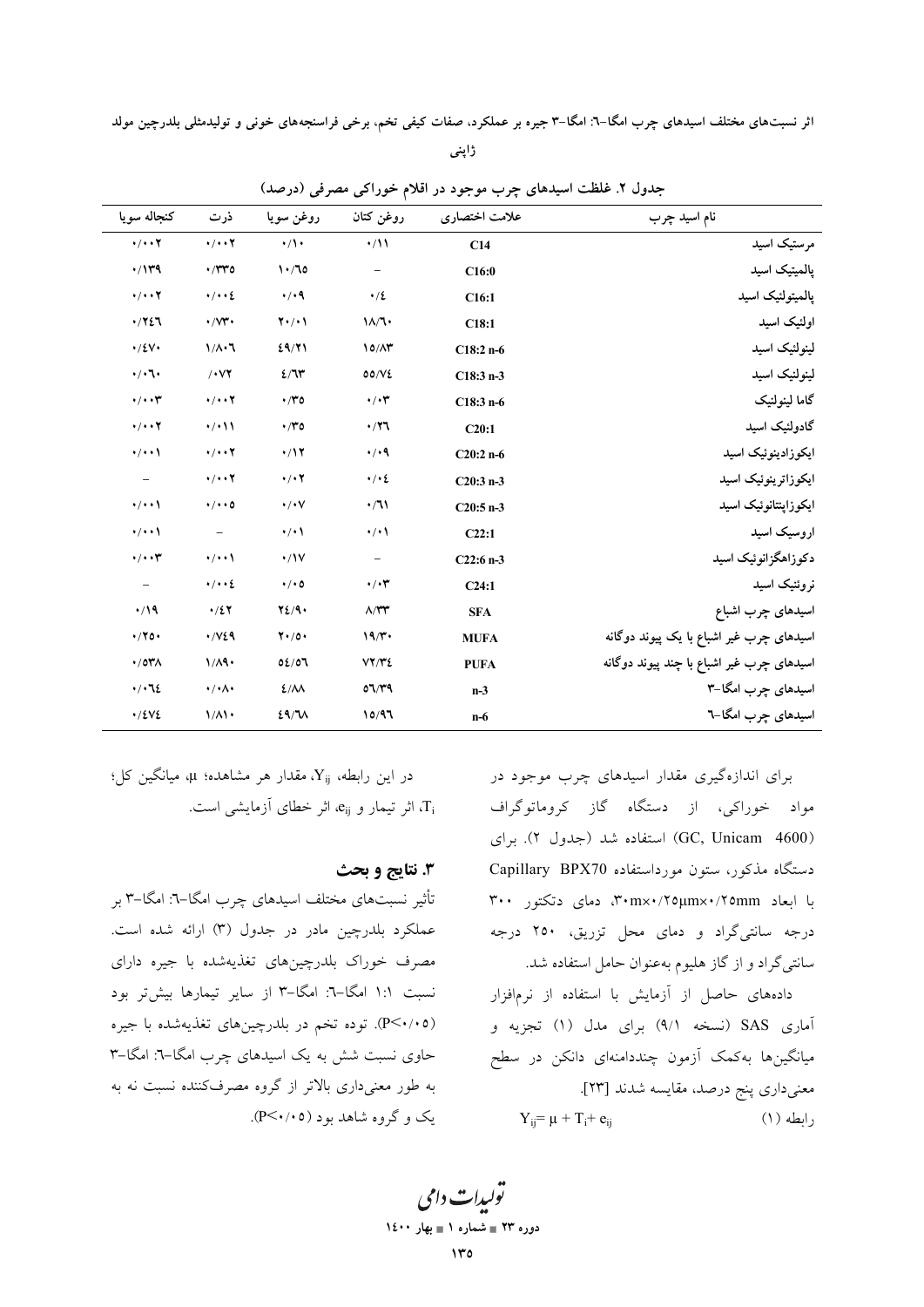| ضريب تبديل         | توده تخم (گرم/مرغ/ روز)           | تخم گذاری (درصد)                | وزن تخم (گرم)                          | خوراک مصرفی (گرم در روز)                          | امگا–۲: امگا–۳ |
|--------------------|-----------------------------------|---------------------------------|----------------------------------------|---------------------------------------------------|----------------|
| $Y/\Lambda\Lambda$ | $\left(\sqrt{v}\right)^{ab}$      | $\Lambda$ Y/91                  | 17/9.                                  | $\mathbf{r} \cdot \mathbf{v}^a$                   | $\mathcal{N}$  |
| Y/VE               | $\sqrt{\sqrt{v}}$ , ab            | $\Lambda$ Y/ $\cdot$ ۳          | 14/2                                   | $\mathbf{Y}^{\mathbf{q}}/\mathbf{M}^{\mathbf{b}}$ | $\lambda$      |
| Y/T                | $\mathcal{W} \cdot \mathcal{V}^a$ | $\Lambda$ 0/12                  | $\mathcal{N}' \rightarrow \mathcal{N}$ | $Y_1/\V^b$                                        | ۱٦             |
| $Y/Y$ ۹            | $\gamma \cdot \pi_{\xi}$          | $\Lambda \cdot / \sigma \cdot$  | <b>17/12</b>                           | $\gamma$ <sub>A</sub> $\land$                     | $\lambda$ :۹   |
| $Y/\Lambda$        | $1.77 \cdot b$                    | $\Lambda$ $\cdot$ / $\Lambda$ 2 | 17/Y                                   | $\gamma$ 1/02                                     | ۱:۱۳ (شاهد)    |
| $\cdot/\cdot$ ٦    | $\cdot$ /19                       | 1/22                            | $\cdot/$ .9                            | $\cdot$ /۳۸                                       | <b>SEM</b>     |
| $\cdot/\Lambda$    | $\cdot/\cdot$ 2                   | $\cdot$ /۱۳                     | $\cdot$ /19                            | $\cdot/\cdot$                                     | <b>P-value</b> |

جدول ٣. تأثیر نسبتهای مختلف اسیدهای چرب امگا–٦: امگا–٣ بر صفات عملکردی بلدرچین مادر

a-b: تفاوت ارقام در هر ستون با حروف نامشابه معنىدار است (P<٠/٠٥).

SEM خطای استاندارد میانگینها.

ضریب تبدیل خوراک و وزن تخم بلدرچین در گروههای آزمایشی تحت تأثیر نسبتهای مختلف اسیدهای چرب امگا–٦: امگا–٣ قرار نگرفت.

با استفاده از روغن كتان بهعنوان منبع اسيدهاى چرب امگا-۳ در جیرهها نسبت بین اسیدهای چرب امگا-٦: امگا–۳ کم تر شد. در نسبت یک به یک چون فقط از روغن كتان استفاده شد، افزايش خوراك مصرفي را مي توان ناشي از بهبود خوش خوراکی جیره دانست. گزارش شده است که افزودن روغن کتان به جیره جوجههای گوشتی بهدلیل بهبود خوش خوراكي باعث افزايش مصرف خوراك مي شود [١٦]. افزایش عددی تولید تخم (۱۳/۰+P) و وزن تخم (۱۹/۰=P) بلدرچینهای تغذیهشده با نسبت شش اسیدهای چرب امگا–٦: امگا–٣ باعث بهبود معنیدار توده تخم (٤/٠٤-P) در این نسبت شده است.

یژوهش گران نشان دادند که اثرگذاری اسیدهای چرب امگا–۳ با چند پیوند غیراشباع در جیره جوجههای گوشتی، تحت تأثیر سطوح مورداستفاده قرار میگیرد، بهطوریکه در سطوح پایین تر اثرگذاری بهتری بر عملکرد خواهند داشت [٢٤]. در این راستا بهبود عملکرد جوجههای گوشتی به هنگام استفاده از اسیدهای چرب امگا–۳ را ناشی از نقش این

اسیدهای چرب در فعال سازی صفرا و بهبود فرایند هضم و جذب می دانند [۱۱]. استفاده از روغنهای امگا-۳ (روغن کتان و ماهی) نسبت به روغنهای امگا–۲ در جیره غذایی بلدرچین ژاپنی مولد در طول دوره تخمگذاری راندمان اقتصادی بالاتری داشتند، بدون اینکه آثار سوء بر عملکرد توليدي و توليدمثلي داشته باشند [٢].

تأثير نسبتهاى مختلف اسيدهاى چرب امگا-٦: امگا-٣ بر صفات کیفی تخم بلدرچین در جدول (٤) نشان داده شده است. واحد هاو تخم بلدرچین به هنگام استفاده از جیرههای حاوی نسبت یک به یک و شش به یک اسیدهای چرب امگا–٦: امگا–٣ بهطور معنیداری نسبت به گروه شاهد افزایش یافت، ول<sub>ی</sub> سایر خصوصیات کیفی تخم بلدرچین مانند استحكام يوسته، ضخامت يوسته، درصد يوسته، زرده، سفیده، شاخص زرده و رنگ زده تحت تأثیر نسبتهای مختلف امگا–٦: امگا–٣ قرار نگرفت (٣>٠/٠٥). واحد هاو .<br>نشاندهنده کیفیت سفیده تخمهرغ است و هر چقدر میزان آن .<br>بالاتر باشد کیفیت تخمهرغ بهتر خواهد بود و این امر می تواند ناشی از حضور پروتئینها و سایر مواد مغذی در سفیده باشد که باعث افزایش ارتفاع سفیده و بهدنبال آن واحد هاو مي گردد [١٢].

> تولیدات دامی دوره ۲۳ = شماره ۱ = بهار ۱٤۰۰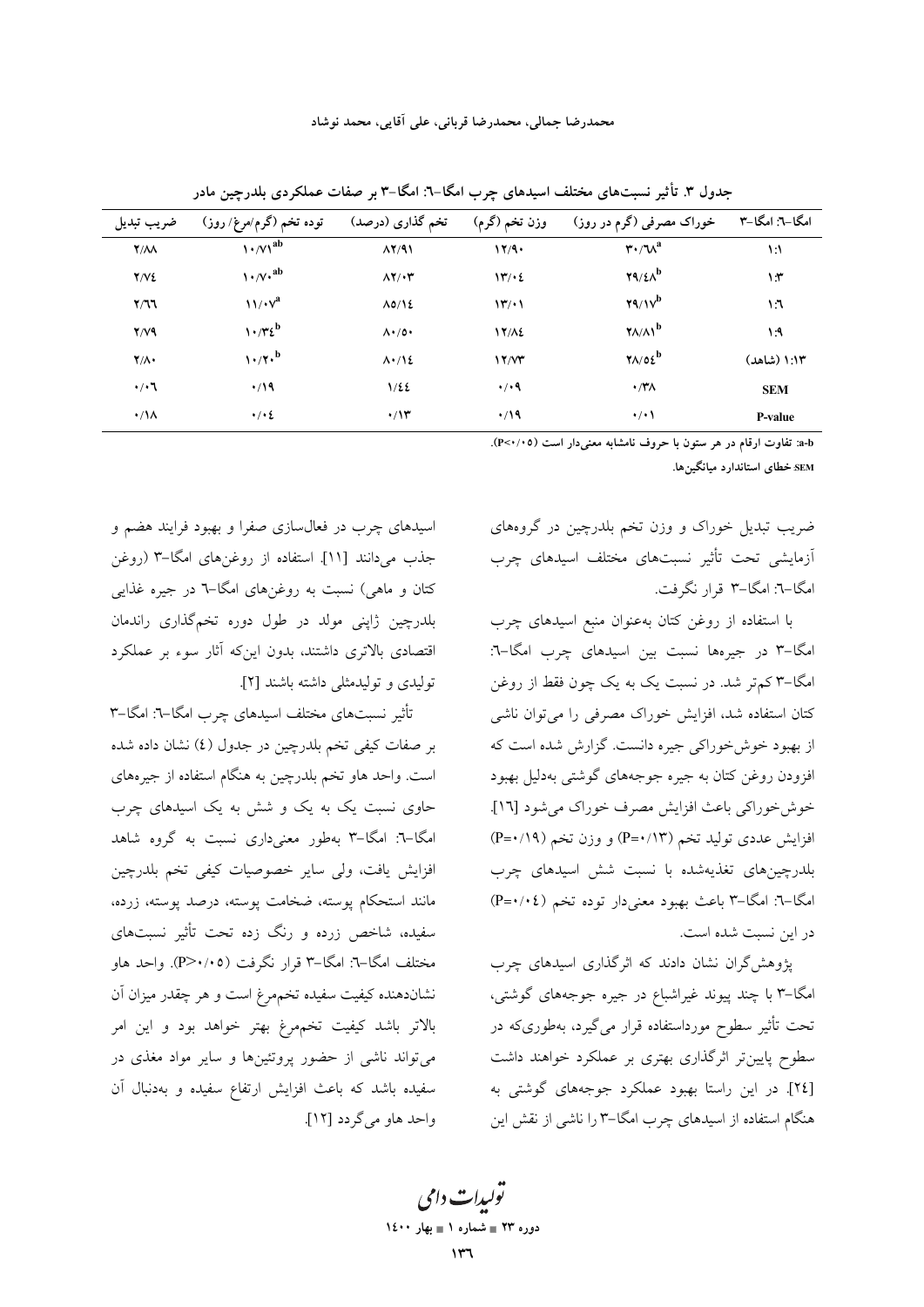ژاپنی

| رنگ         | شاخص             | سفيده            | زرده                                 | پوسته        | ضخامت پوسته                | استحكام پوسته            | واحد                                   | امگا–٦:       |
|-------------|------------------|------------------|--------------------------------------|--------------|----------------------------|--------------------------|----------------------------------------|---------------|
| زرده        | زرده             | (درصد)           | (درصد)                               | (در صد)      | (صدم میلیٖمتر)             | (کیلو گرم/ سانتیمترمربع) | هاو                                    | امگا-۳        |
| $\sqrt{1}$  | 07/T9            | 09/17            | rr/29                                | V/YY         | $Y \cdot / V \cdot$        | 4/02                     | $97/19^a$                              | $\mathcal{N}$ |
| $7/r$ .     | OY/OO            | 7.7 <sub>M</sub> | YY/W                                 | 7/7r         | $Y \cdot / 0 \cdot$        | $\cdot/29$               | $4 \cdot / \lambda \lambda^{ab}$       | $\mathcal{N}$ |
| O/9         | OY/92            | 09/Y             | rr/4                                 | V/Y          | $Y \cdot / Y \cdot$        | $\cdot/27$               | $97/\sqrt{a}$                          | $\mathcal{N}$ |
| $\sqrt{1}$  | OY/YE            | <b>71/VY</b>     | T1/19                                | $V/\lambda$  | $Y \cdot / Y \cdot$        | $\cdot$ /29              | $\lambda$ 9/ $\lambda$ 9 <sup>ab</sup> | $\mathsf{A}$  |
| O/V         | $01/\Lambda$ ۳   | ٦٠/٨٢            | $\mathbf{r} \mathbf{y} / \mathbf{r}$ | $1/\lambda$  | 19/9.                      | $\cdot$ / 0 $\vee$       | $\lambda\lambda/\lambda\epsilon^b$     | ۱:۱۳ (شاهد)   |
| $\cdot$ /۲٦ | $1/\tau$         | $\sqrt{\cdot}$   | $\cdot$ /19                          | $\cdot$ ro   | $\cdot/27$                 | $\cdot/\cdot\zeta$       | $\cdot$ /VV                            | <b>SEM</b>    |
| $\cdot$ /00 | $\cdot$ / $\vee$ | $\cdot$ /29      | $\cdot$ /۳۸                          | $\cdot$ / 10 | $\cdot$ / $\vee\mathbf{r}$ | $\cdot$ / $4$            | $\cdot/\cdot$                          | P value       |

جدول ٤. تأثیر نسبتهای مختلف اسیدهای چرب امگا–٦: امگا–٣ بر صفات کیفی تخم بلدرچین مادر

a-b: تفاوت ارقام در هر ستون با حروف نامشابه معنى دار است (٣<٠/٠٥).

SEM خطای استاندارد میانگینها.

از طرفی، یکی دیگر از عواملی که بر واحد هاو تأثیرگذار است وزن تخمهمرغ (متأثر از وزن زرده) می باشد. در صورت يكسانبودن ارتفاع سفيده، با افزايش وزن تخمهرغ، واحد هاو كاهش خواهد يافت. با توجه به اينكه در مطالعه حاضر تغيير قابلِملاحظهای در نسبت وزن زرده و وزن تخم بلدرچین در تیمارهای مختلف مشاهده نشد، لذا بهنظر می رسد علت تغییر واحد هاو ناشی از تغییر ترکیب پروتئینهای موجود در سفىدە ياشد.

نشان داده شده است که افزودن بذر کتان به جیره مرغان تخمگذار بر کیفیت تخمهرغ تأثیرگذار میباشد [٤] همچنین نشان داده شده است که افزودن بذر کتان (صفر، دو، چهار و شش درصد) به جیره بلدرچین تخمگذار باعث افزایش معنىدار كل وزن تخم، قطر زرده، ارتفاع سفيده، ضخامت پوسته، درصد سفیده و واحد هاو شد، اما بر میانگین کل وزن پوسته و درصد زرده تأثیری نداشت. درصد پوسته در تخم بلدرچینهای تغذیهشده با بذر کتان نسبت به گروه شاهد كاهش يافت [٣]. اين يژوهش گران اثرات مثبت را ناشى از اسیدهای چرب امگا–۳ و برخی فیتواستروژنهای موجود در بذر كتان مانند ليگنان و ايزوفلاونها دانستند كه نقش مهمي در تنظیم عملکرد تولیدی، کیفیت تخم و پروفایل اسیدهای

چرب تخم بلدرچین دارند [۳]. احتمالاً بهبود عملکرد تولیدی بهواسطه استفاده از روغن کتان در مقایسه با روغن ۔<br>اَفتابگردان و روغن ذرت ناشی از تنظیم متابولیسم هورمونی بهواسطه فيتواستروژنها بهويژه استروژن باشد [٢].

نتایج مربوط به تأثیر نسبتهای مختلف اسیدهای چرب امگا–٦: امگا–٣ بر فراسنجههای خونی بلدرچین ژاپنی مولد در جدول (٥) ارائه شده است. غلظت گلوکز سرم خون بلدرچین به هنگام مصرف جیره حاوی نسبت یک به یک اسیدهای چرب امگا–۳: امگا–۳ بهطور معنیداری بالاتر از سایر نسبتها بود (P<۰/۰۵). اثر نسبتهای مختلف اسیدهای چرب امگا-٦: امگا-٣ بر تریگلیسرید و کلسترول معنیدار بود و کم ترین غلظت کلسترول و تریگلیسرید سرم خون به هنگام تغذیه بلدرچین با نسبتهای یک و شش اسیدهای چرب امگا-۳: امگا-۳ و بیشترین مقدار در تیمار شاهد مشاهده شد. سایر فراسنجههای خونی و آنزیمهای کبدی تحت تأثیر نسبتهای مختلف اسیدهای چرب امگا– ٦: امگا–٣ در جيره بلدرچين قرار نگرفتند. فعاليت آنزيم آلانینآمینوترانسفراز در تیمار شاهد که بالاترین نسبت اسیدهای چرب امگا–۳: امگا–۳ را تغذیه کرده بود بهصورت عددي از سايرين كمتر بود (P=٠/٠٦).

يولېدا**ت** دامې دوره ۲۳ = شماره ۱ = بهار ۱٤۰۰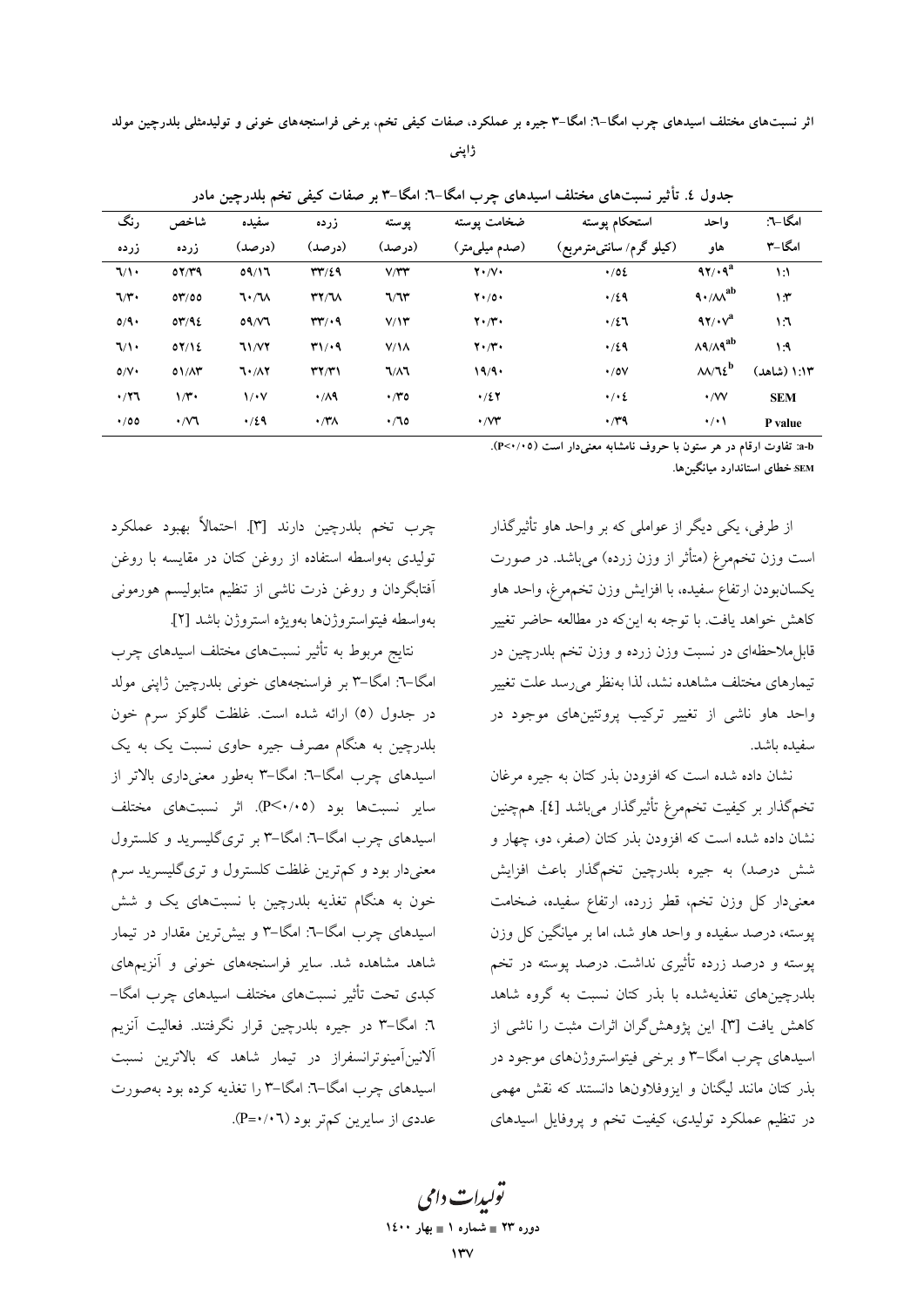| آلكالين               | أسيارتات       | آلانين        | ليپوپروتئينهای             | ليپوپروتئينهای            | كلسترول                                             | ترى گليسريد         | گلوکز                                                       | امگا–۳: امگا–۳ |
|-----------------------|----------------|---------------|----------------------------|---------------------------|-----------------------------------------------------|---------------------|-------------------------------------------------------------|----------------|
| فسفاتاز               | أمينوترانسفراز | آمينوتراسفراز | با چگال <sub>ی</sub> پایین | با چگال <sub>ی</sub> بالا |                                                     |                     |                                                             |                |
| $\Lambda/\Lambda$     | 217/7.         | $V/\Lambda$   | r9/7                       | 121/7                     | $\mathcal{W} \rightarrow b$                         | $1.1\sqrt{2}$       | $\mathbf{r} \cdot \mathbf{0}/\mathbf{\xi} \cdot \mathbf{a}$ | $\mathcal{N}$  |
| 449/44                | T92/T          | V/OE          | $2\pi/4$                   | 147/7                     | $19V/A \cdot ^{ab}$                                 | 1117/7 <sup>b</sup> | $\gamma$ <sub>A</sub> $\gamma$ <sub>A</sub> , $^b$          | $\mathcal{X}$  |
| 4V1/Y                 | 2.7/4.4        | V/YZ          | $r_1 \cdots$               | $172/\Lambda$             | $191/7 \cdot b$                                     | 11.7/5.             | $\mathbf{Y}_1 \cdot \mathbf{X}_2$                           | $\mathsf{M}$   |
| 929/1                 | 210/Y          | $V/\cdot$     | 21/7                       | 179/7                     | $199/A \cdot ^{ab}$                                 | 1107/7.             | $Y\Lambda V/\Lambda V^b$                                    | $\mathcal{A}$  |
| $\Lambda$ ۳۷/ $\cdot$ | 2577/7         | 0/77          | $2\sqrt{1}$                | 177/44                    | $Y\setminus \mathcal{L}/\mathcal{L}$ . <sup>a</sup> | $172A/A \cdot a$    | $Y\wedge Z/Y \cdot$                                         | ۱:۱۳ (شاهد)    |
| 00/1V                 | Y1/T2          | $\cdot$ /0۳   | Y/OE                       | 2/97                      | 7/11                                                | 70/11               | 2/15                                                        | <b>SEM</b>     |
| $\cdot$ / $\tau$      | $\cdot$ /VV    | $\cdot/\cdot$ | $\cdot$ ro                 | $\cdot$ /۲۳               | $\cdot/\cdot \tau$                                  | $\cdot/\cdot\cdot$  | $\cdot/\cdot$                                               | <b>P-value</b> |

جدول ۵. تأثیر نسبتهای مختلف اسیدهای چرب امگا–٦: امگا–٣ بر فراسنجههای بیوشیمیایی خون (میلیگرم در دسی[یتر) و آنزیههای کیدی (واحد در لیتر) بلدرجین مادر

a-b: تفاوت ارقام در هر ستون با حروف نامشابه معنى دار است (٣<٠/٠٥).

SEM خطای استاندارد میانگینها.

در بدن پرندگان طی فرایند جذب و انتقال، تغییری در ساختار اسیدهای چرب ایجاد نمی شود، لذا شباهت زیادی بین چربی موجود در جیره و چربی ذخیرهشده در بدن وجود دارد. زمانیکه در جیره منابع چربی وجود نداشته باشد، تری گلیسریدها می توانند از گلوکز حاصل از هضم و جذب كربوهيدراتها ساخته شوند. در مطالعه حاضر با گنجاندن روغن سویا در جیره (منبع لیپیدی اسیدهای چرب امگا-٦) از غلظت گلوکز کاسته و بر غظت تریگلیسرید افزوده شده است. نتایج این پژوهش با نتایج پژوهش گران دیگر مبنی بر اثرات کاهشدهنده نسبت پایین اسیدهای چرب امگا-٦ به امگا-٣ بر غلظت تری-گلیسرید و کلسترول پلاسما مطابقت دارد [۱۷]. همچنین .<br>تأثیرات مثبت مصرف اسیدهای چرب غیراشباع مانند اسید چرب امگا–۳ بر روی کاهش میزان تریگلیسیرید در خون گزارششده است [۱۹]. يژوهش2ران معتقدند استفاده از روغن ماهی (حاوی اسیدهای چرب امگا–۳) باعث كاهش سنتز ليبيد در كبد مرغان مادر مى شود [١٣]. اسیل کوانزیم آسنتاز آنزیمی است که بیوسنتز اسیدهای

چرب را در کبد بر عهده داشته و فعالیت آن به هنگام استفاده از اسیدهای چرب امگا-۳ کاهش می یابد [۱۳]. بهعلاوه اسیدهای چرب امگا-۳ ممکن است بر استرادیول و در نتیجه متابولیسم لیپید در کبد تأثیر بگذارند [۱۳].

همراستا با نتايج آزمايش حاضر، يژوهش گران با بررسی جیرههای حاوی منابع امگا-۳ و امگا-٦ در بلدرچین تخمگذار گزارش کردند که افزودن روغنهای حاوی اسیدهای چرب امگا–۳ (روغن کتان و ماهی) سبب کاهش کلسترول و تریگلیسرید سرم و روغنهای حاوی اسیدهای چرب امگا–٦ (روغن آفتابگردان و ذرت) باعث كاهش گلوكز سرم خون مى شود [۱]. كاهش ليپوژنز در تیمارهایی که نسبت بیشتری از روغن کتان را دریافت کرده بودند سبب کاهش سطح تریگلیسرید و کلسترول شدند. اثر هیپولیپیدمیک اسیدهای چرب غیر اشباع امگا–۳ .<br>جيره غذايي، ممكن است بهواسطه چند مكانيسم مانند كاهش سنتز ترىگليسريدها، كاهش ترشح شيلوميكرونها از سلولهای رودهای [۱۰] و کاهش سنتز اسیدهای چرب كيدي [١٣] اعمال شود.

توں ات دامی دوره ۲۳ = شماره ۱ = بهار ۱٤۰۰ ۱۳۸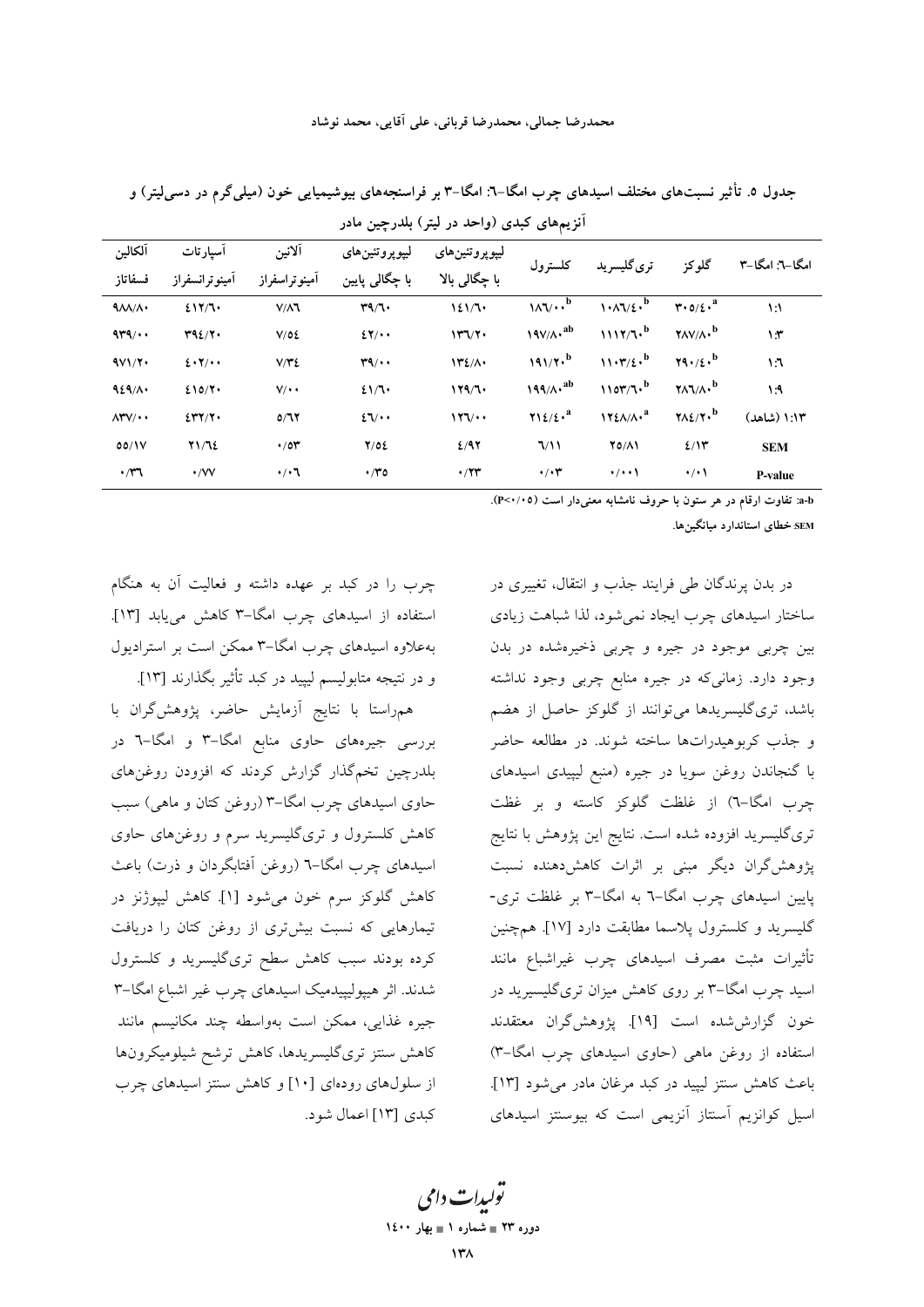اثر نسبت۱های مختلف اسیدهای جرب امگا–٦: امگا–٣ جیره بر عملکرد، صفات کیفی تخم، برخی فراسنجههای خونی و تولیدمثلی بلدرچین مولد

ژاپنی

امگا-۳) ممکن است بهدلیل فراوانی اسیدهای چرب امگا-۳ و حساسیت آنها نسبت به تشکیل رادیکالهای آزاد باشد [۱۳]. پژوهش گران نشان دادند برای کاهش مرگومیر جنینی، استفاده از سطوح پایین اسیدهای چرب با چند پیوند غیراشباع امگا–۳ و امگا–٦ در جیرههای مرغان مادر گوشتی قابل توصيه است [١٣]. همچنين نشان داده شد كه استفاده از اسیدهای چرب امگا-۳ (روغن ماهی و کتان) در جیره بلدرچين مولد باعث افزايش باروري، جوجهدرآوري و كاهش تلفات جنيني مي شود [٢].

تأثیر نسبتهای مختلف اسیدهای چرب امگا–٦: امگا–٣ بر خصوصیات تولیدمثلی بلدرچین نر و ماده در جدول (۷) نشان داده شده است. طول اویداکت در تیمار شاهد بهصورت معنیداری از گروههای مصرفکننده جیرههای حاوی نسبتهای نه به یک و سه به یک اسیدهای چرب امگا-٦: امگا-٣ بيشتر بود. وزن فوليكول F3 نيز بهصورت معنیداری تحت تأثیر تیمارهای آزمایشی قرار گرفت و در تیمار حاوی نسبت سه اسیدهای چرب امگا-٦: امگا-٣ بهصورت معنى دارى بيش تر از نسبت نه بود (٢٠/٠٢). تأثیر نسبتهای مختلف اسیدهای چرب امگا–۳: امگا–۳ بر باروری، جوجهدرآوری، وزن تفریخ جوجه و تلفات جنین در جدول (٦) نشان داده شده است. درصد باروري، درصد جوجه درآوري، وزن جوجه و تلفات ۱۰ تا ۱۲ روزگي و ۱۷ تا ۱۸ روزگی تحت تأثیر نسبتهای مختلف اسیدهای چرب امگا-٦: امگا-٣ قرار نگرفتند. درصد تلفات در روزهای یک تا نه جوجهکشی در گروه تغذیهشده با روغن کتان (نسبت یک به یک اسیدهای چرب امگا-٦: امگا-٣) بهصورت معنی داری بالاتر از سایر گروهها بود (P<۰/۰۱). نسبت شش به یک اسیدهای چرب امگا-٦: امگا-٣ بالاترین درصد جوجهدرآوری را بهخود اختصاص داد ولی از نظر آماری معنیدار نشد. نتایج این بخش از آزمایش با برخی از نتایج سایر یژوهشگران در یک راستا بود [۱۳]. همچنین نشان داده شد که استفاده از نسبتهای مختلف اسیدهای چرب امگا–٦: امگا–٣ در تغذیه مرغان مادر، تأثیر معنیداری بر باروري، جوجهدرآوري و تلفات جنيني نداشت [١٣]. تلفات جنینی بالا در یک تا نه روزگی در گروه استفادهکننده از روغن کتان (نسبت یک به یک اسیدهای چرب امگا-٦:

جدول ٦. تأثیر نسبتهای مختلف اسیدهای چرب امگا–٦: امگا–٣ بر باروری، جوجه درآوری، وزن تفریخ جوجه و مرگ جنین در سنین مختلف در بلدرچین مادر ژاپنی (درصد)

|                         | مرگ جنینی (درصد) |                                       | وزن جوجه          | جوجه درآوري          | باروری     | امگا-٦: امگا-٣ |
|-------------------------|------------------|---------------------------------------|-------------------|----------------------|------------|----------------|
| (۱۷ تا ۱۸) روزگی        | (۱۰ تا ۱٦) روزگی | (یک تا ۹) روزگی                       | (گرم)             | (درصد)               | (درصد)     |                |
| $\mathbf{r}/\cdot\cdot$ | $V/\cdot$        | $\lambda/\rho \cdot^a$                | 9/17              | $V\cdot$ /0.         | 99/        | $\mathcal{N}$  |
| $1/0$ .                 | 0/0              | $9/0 \cdot b$                         | $4/\gamma$        | V9/0                 | 41/44      | ۱۳             |
| $\cdot$ / $\cdot$ 0     | 2/0              | $\mathbf{r}/\cdot \cdot$ <sup>b</sup> | 9/77              | $\Lambda$ 9/ $\cdot$ | 4V/4       | ۱٦             |
| 2/4                     | 9/0              | $V/O \cdot b$                         | 9/12              | $V\Sigma/O$          | 90/0       | ۱۹             |
| $1/\circ \cdot$         | $V/\cdot$        | $\nabla \cdot \cdot$ <sup>b</sup>     | 9/72              | $\Lambda$ . /        | 92/0.      | ۱:۱۳ (شاهد)    |
| 1/4                     | Y/Y              | Y/T                                   | $\cdot/17$        | 2/77                 | 1/72       | <b>SEM</b>     |
| $\cdot$ /71             | $\cdot$ /07      | $\langle \cdot/\cdot \rangle$         | $\cdot/\lambda$ 0 | $\cdot$ / $\cdot$ 9  | $\cdot$ 10 | P value        |
|                         |                  |                                       |                   |                      |            |                |

a-b: تفاوت ارقام در هر ستون با حروف نامشابه معنیدار است (P<۰/۰۵).

SEM خطای استاندارد میانگینها.

يولىدا**ت** دامى دوره ۲۳ = شماره ۱ = بهار ۱٤۰۰ ۷۳۹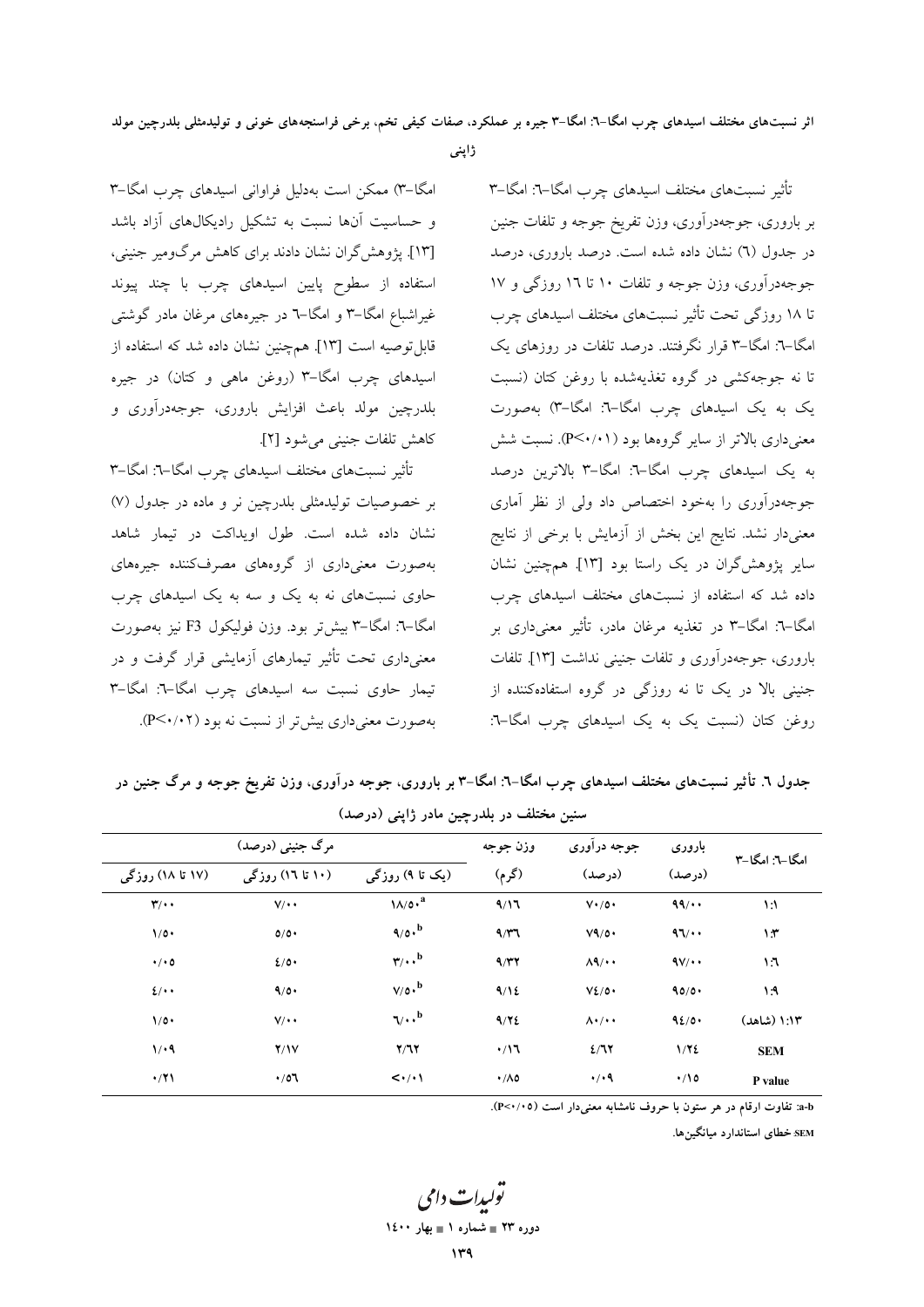در جیره پولتها باعث افزایش عددی وزن اویداکت در اولین تخمگذاری گردید و این در حالی است که نسبت دو اسیدهای چرب امگا-٦: امگا-٣ بهصورت معنی داری وزن تخمدان و تعداد فولیکول زرد بزرگ را کاهش داد [۲۰]. این یژوهش گران معتقد بودند که تأثیریذیری منفی وزن تخمدان، لوله تخم بر و فولیکول زرد بزرگ با نسبت پایین اسیدهای چرب امگا–٦: امگا–٣ بهدلیل تغییرات هورمونی است، که باعث کاهش سطوح PGF و استروژن در بدن مرغ شده است [٢٠].

عرض و قطر بیضه چپ در گروه شاهد بهصورت معنیداری پایینتر از سایر تیمارها بود (P<۰/۰۵). در آزمایش حاضر وزن نسبی تخمدان، اویداکت، وزن فوليكولهاي بزرگ (F1 و F2) و وزن بيضهها تحت تأثير قرار نگرفت (P>٠/٠٥). براساس اطلاعات بهدستآمده، آزمایش های کمی در خصوص بررسی تأثیر نسبت اسیدهای چرب امگا–٦: امگا–٣ بر فیزیولوژی تخمدان و بیضه وجود دارد. مغایر نتایج آزمایش حاضر، پژوهشگران نشان دادند که استفاده از نسبت ۱۰ به یک اسیدهای چرب امگا-۳: امگا-۳

جدول ۷. تأثیر نسبتهای مختلف اسیدهای چرب امگا–٦: امگا–٣ بر خصوصیات تولیدمثلی بلدرچین نر و ماده

|                                 |                          | خصوصيات توليدمثلي                             |                                                  |                                  |                                                                  |                                                            |                                       |
|---------------------------------|--------------------------|-----------------------------------------------|--------------------------------------------------|----------------------------------|------------------------------------------------------------------|------------------------------------------------------------|---------------------------------------|
| P value                         | <b>SEM</b>               | شاهد (۱۳:۱۳)                                  | 1:9                                              | 1:1                              | $\overline{\mathbf{u}}$                                          | 1:1                                                        |                                       |
| $\cdot \pi$                     | $\cdot$ /۲٦              | Y/YZ                                          | $Y/\cdot 7$                                      | $Y/O\Lambda$                     | $Y/\xi$ 9                                                        | 1/A9                                                       | وزن تخمدان (درصد)                     |
| $\cdot$ / $\sqrt{1}$            | $\cdot$ /۲۸              | $Y/\xi$ ٩                                     | Y/Y                                              | $\mathbf{Y}/\mathbf{Y}$          | Y/T                                                              | Y/YY                                                       | وزن اويداكت (درصد)                    |
| $\cdot$ / $\cdot$ 2             | $\cdot$ /92              | $\mathbf{r} \cdot / \Lambda \cdot \mathbf{a}$ | $\mathbf{Y} \mathbf{V} / \cdot \cdot \mathbf{C}$ | $\mathbf{Y}$ 9/7. <sup>abc</sup> | $\mathbf{Y} \mathbf{V} / \mathbf{V} \cdot \mathbf{P}^{\text{c}}$ | $\mathbf{r} \cdot \mathbf{r} \cdot \mathbf{a}^{\text{ab}}$ | طول اويداكت (سانتي متر)               |
| .122                            | $\cdot$ /۳۱              | Y/Y                                           | $\Upsilon/\Sigma$                                | $Y/N\Lambda$                     | $\mathbf{r}/\mathbf{A}$                                          | Y/90                                                       | وزن فوليكول F1 (گرم)                  |
| $\cdot$ /٢٢                     | $\cdot$ /۳۳              | $\mathbf{Y}/\mathbf{V}$                       | 7/02                                             | Y/Y                              | $Y/\Lambda Y$                                                    | $\sqrt{V}$                                                 | وزن فوليكول F2 (گرم)                  |
| $\cdot$ / $\cdot$ $\cdot$       | $\cdot/17$               | $\cdot$ / $\mathsf{Y}^{\text{ab}}$            | $\cdot$ / $\mathbf{r}^{\mathrm{b}}$              | $\cdot/\mathcal{N}^{ab}$         | $1/\cdot$ $\lambda^a$                                            | $\cdot/\sqrt{v}$ , ab                                      | وزن فوليكول F3 (گرم)                  |
| .129                            | $\cdot/\cdot \wedge$     | $\cdot/17$                                    | $\cdot/17$                                       | $\cdot$ /۳۱                      | .772                                                             | $\cdot/1V$                                                 | وزن فوليكول F4 (گرم)                  |
| $\cdot$ /۳۸                     | $\cdot/\mathcal{L}$      | 10/70                                         | 10/19                                            | $12/\lambda$                     | 10/Y1                                                            | 12/1V                                                      | قطر فوليكول F1 (ميل <sub>ى</sub> متر) |
| $\cdot$ /۱۲                     | $\cdot$ /97              | 12/20                                         | $11/\cdot$ ۳                                     | 17/17                            | $17/\lambda$                                                     | 11/70                                                      | قطر فوليكول F2 (ميل <sub>ى</sub> متر) |
| $\cdot$ /۱۳                     | .70                      | $\mathbf{A}/\mathbf{A}$                       | $7/\Lambda$                                      | $\Lambda/\gamma\gamma$           | 9/17                                                             | $\Lambda/\Upsilon$ o                                       | قطر فوليكول F3 (ميلم متر)             |
| $\cdot /N$                      | $\cdot$ / $\sqrt{2}$     | 0/T                                           | 2/2                                              | 0/01                             | 0/77                                                             | $0$ / $\cdot$                                              | قطر فوليكول F4 (ميل <sub>ى</sub> متر) |
| $\cdot$ /0V                     | $\cdot/11$               | $1/\xi$                                       | $1/\lambda$                                      | 1/T0                             | 1/77                                                             | 1/79                                                       | وزن بیضه راست (درصد)                  |
| $\cdot/27$                      | $\cdot/\prime$           | 1/7                                           | 1/17                                             | $1/\epsilon r$                   | 1/7 <sub>A</sub>                                                 | 1/77                                                       | وزن بيضه چپ (درصد)                    |
| $\cdot$ r                       | 1/77                     | Y2/0Y                                         | $\forall \forall \cdot \cdot$                    | $Y0/\cdot \Lambda$               | YV/VE                                                            | Y0/YY                                                      | طول بیضه راست (میلی متر)              |
| $\cdot$ /۲۱                     | $1/\mathbf{Y}$           | 77/79                                         | $YY/\Sigma V$                                    | Y2/Y                             | 77/21                                                            | YY/T9                                                      | طول بيضه چپ (ميل <sub>ى</sub> متر)    |
| .129                            | .712                     | 10/71                                         | 12/01                                            | $10/\lambda$                     | 10/27                                                            | 17/14                                                      | عرض بیضه راست (میلم متر)              |
| $\langle \cdot/\cdot \rangle$   | $\cdot$ / o $\vee$       | 17/N <sup>c</sup>                             | $12/\Lambda \cdot b$                             | $10/7 \cdot ab$                  | $17/92^a$                                                        | 17/T <sup>a</sup>                                          | عرض بيضه چپ (ميليءتر)                 |
| $\cdot$ /۳۲                     | $\cdot$ / $\vee\uparrow$ | 17/11                                         | 17/22                                            | 12/77                            | $\mathcal{N}(\mathcal{K})$                                       | 17/77                                                      | قطر بيضه راست (ميلي متر)              |
| $\langle \cdot / \cdot \rangle$ | $\cdot$ / $\vee$ $\vee$  | 1.700                                         | $12/T2^a$                                        | 12/0 <sup>a</sup>                | $10/71^a$                                                        | 12/5V <sup>a</sup>                                         | قطر بيضه چپ (ميليءتر)                 |

a-b: تفاوت ارقام در هر ردیف با حروف نامشابه معنیدار است (۰/۰۵).

SEM خطای استاندارد میانگینها.

يولېدا**ت** دامې دوره ۲۳ = شماره ۱ = بهار ۱٤۰۰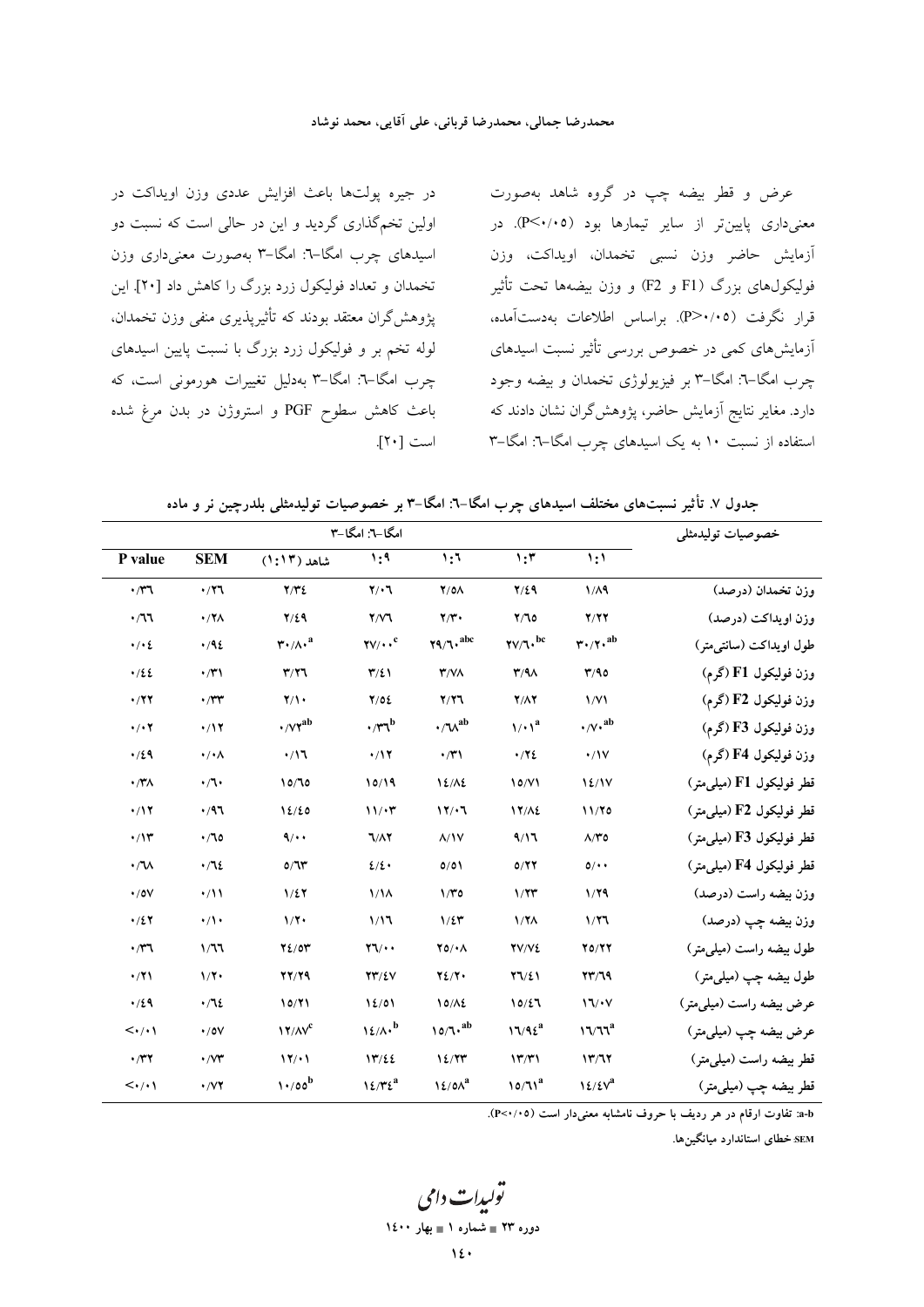'ثر نسبتهای مختلف اسیدهای چرب امگا–۲: امگا–۳ جیره بر عملکرد، صفات کیفی تخم، برخی فراسنجههای خونی و تولیدمثلی بلدرچین مولد

ژاپنی

- 6. Calder PC (2001) Polyunsaturated fatty acid, inflammation, and immunity. Lipids, 36: 1007- 1024.
- 7. Calder PC (2010) Omega-3 fatty acids and inflammatory processes. Nutrients, 2(3):355-374.
- 8. Cerolini S, Kelso KA, Noble RC, Speake BK, Pizzi F and Cavalchini LG (1997) Relationship between spermatozoan lipid composition and fertility during aging of chickens. Biology of Reproduction, 57: 976-980.
- 9. Darlington LG and Stone TW (2001) Antioxidants and fatty acids in the amelioration of rheumatoid arthritis and related disorders. British Journal of Nutrition, 85(3): 251-269.
- 10. Harris WS (1989) Fish oilsand plasmalipid and lipoprotein metabolism in humans: critical review. The Journal of Lipid Research, 30: 785-807.
- 11. Ibrahim D, El-Sayed R, Khater SI, Said EN and El-Mandrawy SAM (2018) Changing dietary n-6:n-3 ratio using different oil sources affects performance, behavior, cytokines mRNA expression and meat fatty acid profile of broiler chickens. Animal Nutrition, 4: 44-51.
- 12. Jamali MR, Ghorbani MR, Tatar A, Salari S, and Chaji M (2016) Determination nutritional value of Purslane powder and evaluation of its effects in diet on laying hens performance. Journal of Animal Production, 18(1): 107-118. (In Persian)
- 13. Khatibjoo A, Kermanshahi H, Golian A and Zaghari M (2018) The effect of n-6/n-3 fatty acid ratios on broiler breeder performance, hatchability, fatty acid profile and reproduction. Animal Physiology and Animal Nutrition, 1-13.
- 14. Koppenol A, Delezie E, Aerts J, Willems E, Wang Y, Franssens L and Buyse J (2014) Effect of the ratio of dietary n-3 fatty acids eicosapentaenoic acid and docosahexaenoic acid on broiler breeder performance, egg quality, and yolk fatty acid composition at different breeder ages. Poultry Science, 93: 564-573.
- 15. Lopez-Pedrosa JM, Ramirez M, Torres MI and Gil A (1999) Dietary phospholipids rich in long-chain polyunsaturated fatty acids improve the repair of small intestine in previously malnourished piglets. The Journal of Nutrition, 129: 1149-1155.
- 16. Mirshekar R, Boldaji F, Dastar B and Yamchi A (2014) Effect of substituting soybean oil with flaxseed oil for different durations on broiler performance, carcass composition and n-3 enrichment of chicken breast and thigh. Animal Production Research, 3(3). (In Persian)

با توجه به نتایج بهدستآمده از این آزمایش، جیرههای حاوی نسبت شش به یک اسیدهای چرب 'مگا–۳: امگا–۳ دارای بیشترین تأثیر بر عملکرد، صفات کیفی و فراسنجههای خونی بلدرچین ژاپنی مادر می باشد. نتایج این آزمایش نشان داد که سطوح پایین (شش به یک) اسیدهای چرب امگا–٦: امگا–٣ میتواند اثرات مثبتی بر عملكرد بلدرچين مادر داشته باشند.

### **٤. تشکر و قدردانی**

از معاونت محترم پژوهشی دانشگاه علوم کشاورزی و منابع طبیعی خوزستان بهخاطر حمایتهای مالی پروژه، تشکر و قدردانی می گردد.

٥. تعارض مناف*ع* هيچگونه تعارض منافع توسط نويسندگان وجود ندارد.

#### **٦. منابع مورداستفاده**

- 1. Al-Daraji HJ, Al-Hassani AS, Al-Mashadani HA, Al-Hayani WK and Mirza HA (2010) Effect of dietary supplementation with sources of omega-3 and omega-6 fatty acids on certain blood characteristics of laying quail. International Journal of Poultry Science, 9(7): 689-694.
- 2. Al-Daraji HJ, Al-Mashadani HA, Al-Hayani WK, Mirza HA and Al-Hassani AS (2010) Effect of dietary supplementation with different oils on productive and reproductive performance of quail. International Journal of Poultry Science, 9(5): 429-435.
- 3. Al-Daraji HJ, Al-Mashadani HA, Mirza HA, Al-Hayani WK and Al-Hassani AS (2011) Influence of source of oil added to diet on egg quality traits of laying quail. International Journal of Poultry Science, 10(2): 130-136.
- 4. Bean LD and Leeson S (2003) Long term effects of feeding flaxseed on performance and egg fatty acid composition of brown and white hens. Poultry Science Journal, 82: 388-394.
- 5. Burdge GC and Calder PC (2005) Conversion of alpha-linolenic acid to longer-chain polyunsaturated fatty acids in human adults. Reproduction Nutrition Development, 45:581-597.

تولیدات دامی دوره ۲۳ <u>=</u> شماره ۱ <u>= به</u>ار ۱٤۰۰ **141**